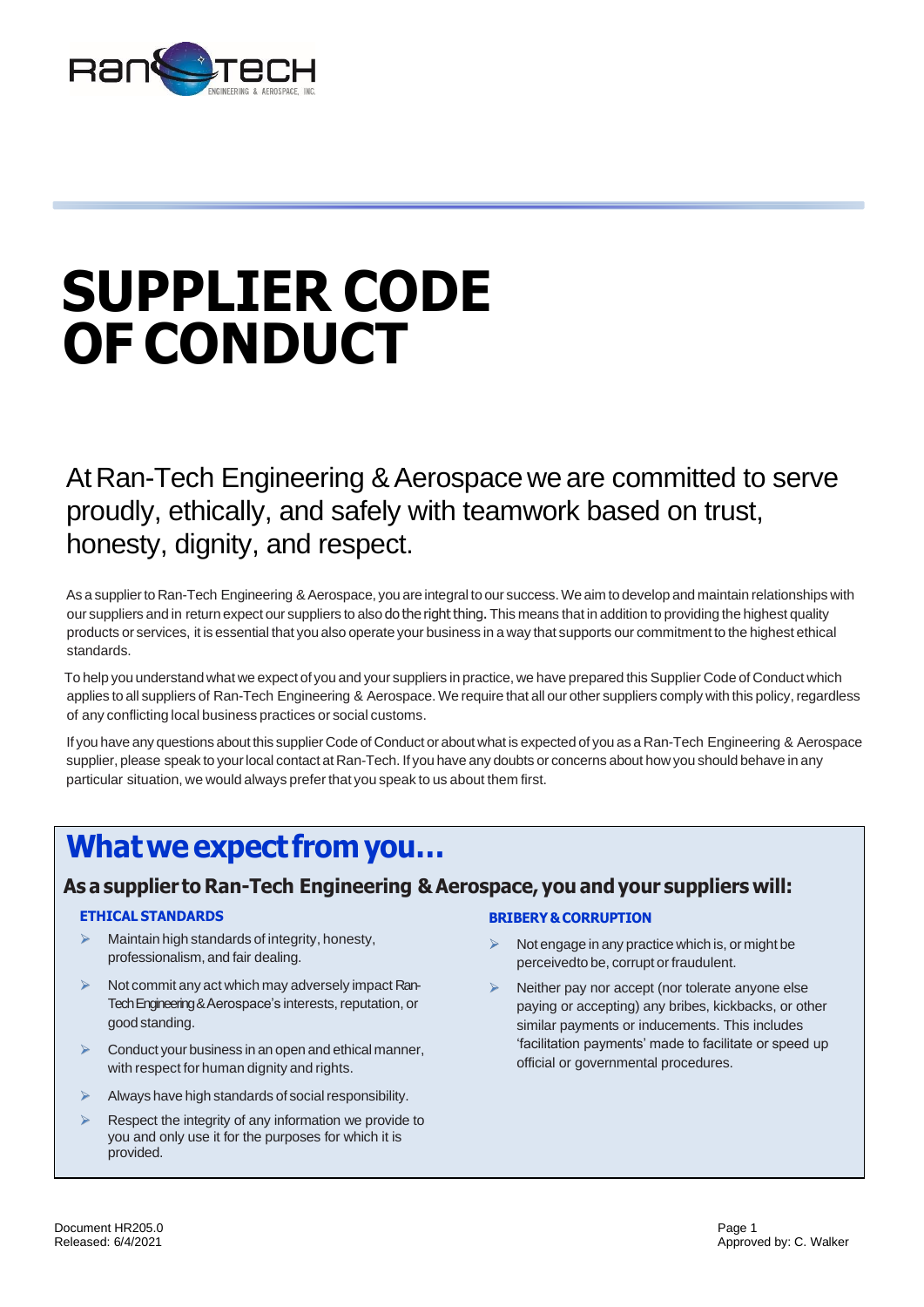

### **As a supplier to Ran-Tech, you will:**

#### **YOUREMPLOYEES&WORKERS**

- ➢ Not use child labor or any form of forced, bonded or involuntary labor.
- ➢ Comply with all applicable labor laws and regulations and internationally accepted standards of workers' rights.
- ➢ Within the laws, customs, and practices of the countries in which you operate, not unreasonably or unlawfully discriminate against any employee or worker, nor engage in actual or threatened physical abuse or discipline, sexual or other harassment, or verbal abuse or intimidation.

#### **OUREMPLOYEES&WORKERS**

- ➢ Avoid engaging with Ran-Tech Engineering & Aerospace employees in a way which results in, or may be perceived to result in, an inappropriate conflict of interest for them. A conflict of interest can arise when the personal interests of a Ran-Tech Engineering & Aerospace employee are inconsistent with the responsibilities of his or her position.
- ➢ Respect Ran-Tech Engineering & Aerospace's position on gifts and hospitality. We prefer that you do not give Ran-Tech employees gifts or gratuities. Ran-Tech Engineering & Aerospace operates a corporate hospitality policy and Ran-Tech employees may be required to decline gifts, gratuities or offers of hospitality which may be perceived as a bribe or inducement. Ran-Tech Engineering & Aerospace employees are never allowed to request gifts and under no circumstances should you feel obliged to offer gifts or gratuities to a Ran-Tech employee.

#### **HEALTH,SAFTEY&THEENVIRONMENT**

- ➢ Comply with all applicable health and safety laws and regulations. Provide a safe, clean, and hygienic workplace for your employees and visitors (including Ran-Tech Aerospace employees). Where your employees are at a Ran-Tech Engineering & Aerospace premises, ensure they operate and behave in an acceptable and safe manner, without presenting an undue risk to themselves, Ran-Tech Engineering & Aerospace's employees or representatives, or others.
- ➢ Properly identify and assess all hazards and risks associated with the use of your products or services and ensure that adequate safeguards and working

practices are in place to reduce or eliminate them.

➢ Conduct your business in a way which safeguards the natural environment. You will comply with all applicable environmental laws and regulations, obtain, and comply with all necessary environmental permits and properly dispose of all hazardous and regulated substances.

#### **LEGAL COMPLIANCE**

- Conduct your business in accordance with all laws and regulations of the countries in which you operate and to which you are subject, including but not limited to the examples set out below:
- $\triangleright$  Comply with all applicable trade compliance regimes such as export, import, embargoes, and sanctions.
- ➢ Comply with all applicable anti bribery and corruption legislation. You must never engage in any form of bribery or other corrupt practices on behalf of Ran-Tech Engineering & Aerospace.
- ➢ Comply with all applicable anti-trust and competition laws. You must not fix prices or rig bids with your competitors, allocate customers or markets, or exchange current, recent, or future pricing information with or between them.

#### **OBSERVINGTHISPOLICY**

- Have appropriate policies and procedures in place to enable you to fully comply with this policy. These need not be identical to this policy, but as a minimum they must be consistent with its principles.
- ➢ Provide Ran-Tech Engineering & Aerospace with any information it reasonably requests to demonstrate your compliance with this policy and certify your compliance with this policy on request.
- Inform Ran-Tech Engineering & Aerospace if you become aware of any actual or potential breach of this policy, whether by you or any other person or company.
- ➢ Have appropriate terms and conditions in your supply contracts to cascade these requirements down your supply chain.
- ➢ Allow Ran-Tech Engineering & Aerospace employees and third-party representatives to visit your premises and/or access your records and/or personnel on reasonable notice to audit and ensure compliance with the above requirements.

## **What we expect from ourselves…**

We recognize that doing the right thing is a two-way process. We expect high ethical standards of you, and we expect the same of